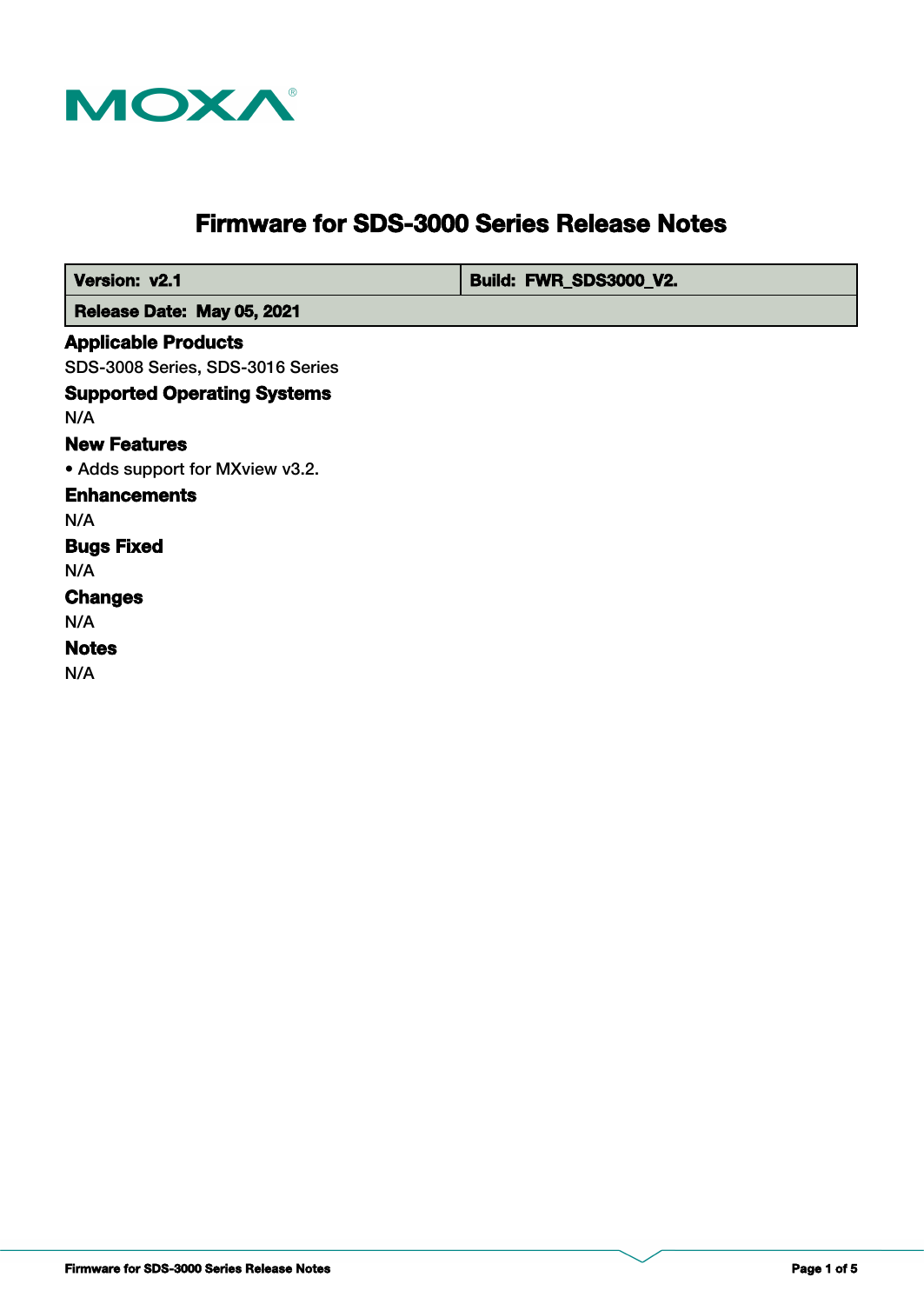

**Version: v2.0** Build: N/A

 **Release Date: Mar 31, 2021**

## **Applicable Products**

SDS-3016 Series, SDS-3008 Series

## **Supported Operating Systems**

N/A

#### **New Features**

• Add SDS-3016 Series.

- Web-based GUI for port diagnostics with statistics to detect and prevent issues.
- Supports MRP client redundancy based on IEC 62439-2 to ensure high network availability.
- IP port binding to ensure critical devices can be replaced quickly without reassigning the IP Address.
- Add QoS/DSCP for data priority.
- Static port lock to enhance network security.

## **Enhancements**

N/A

#### **Bugs Fixed**

N/A

## **Changes**

N/A

## **Notes**

N/A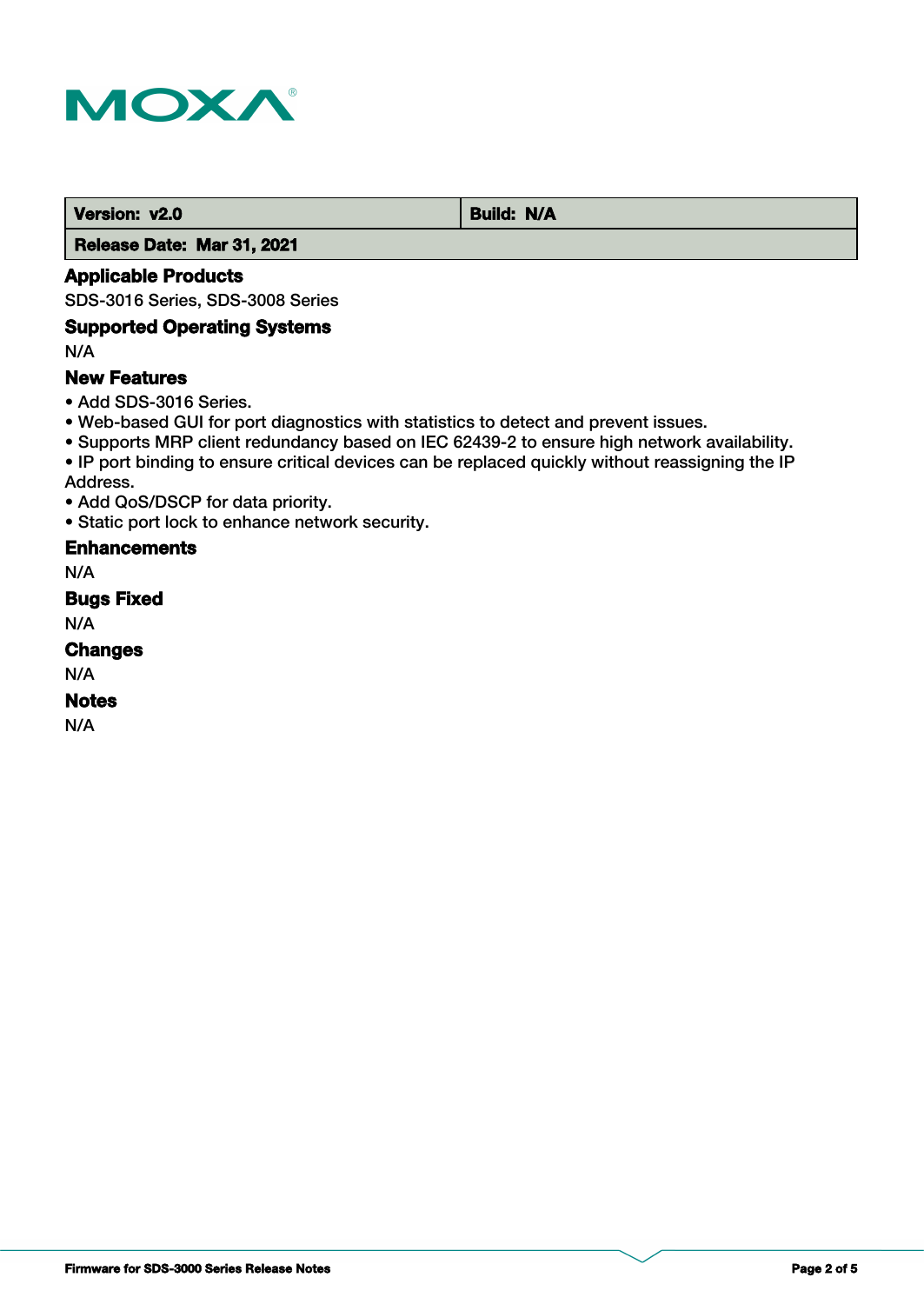

**Version: v1.2 Build: FWR\_SDS3008\_V1.** 

 **Release Date: Jan 31, 2020**

#### **Applicable Products**

SDS-3008 Series

#### **Supported Operating Systems**

N/A

## **New Features**

N/A

## **Enhancements**

• [MSRV-2017-011][CVE-2019-6561] Supports browser cookie parameters "same-site" to eliminate CSRF attacks.

## **Bugs Fixed**

• Login issue with Chrome v65.

• The system rebooted when SNMP GET with request ID=0.

• Log in issue after a new user was created in the multi-language webpage.

• [MSRV-2017-006][CVE-2019-6557] Buffer overflow vulnerabilities that may have allowed remote control.

• [MSRV-2017-007][CVE-2019-6522] An attacker could read device memory on arbitrary addresses.

• [MSRV-2017-009][CVE-2019-6565] No proper validation of user inputs, which allows users to perform XSS attacks.

• [MSRV-2017-011][CVE-2019-6561] CSRF attacks were possible if browser cookie parameters were not correct.

• [MSRV-2017-012][CWE-121] A stack-based buffer overflow condition whereby the buffer that was being overwritten was allocated on the stack.

## **Changes**

N/A

## **Notes**

• MSRV is Moxa's internal security vulnerability tracking ID.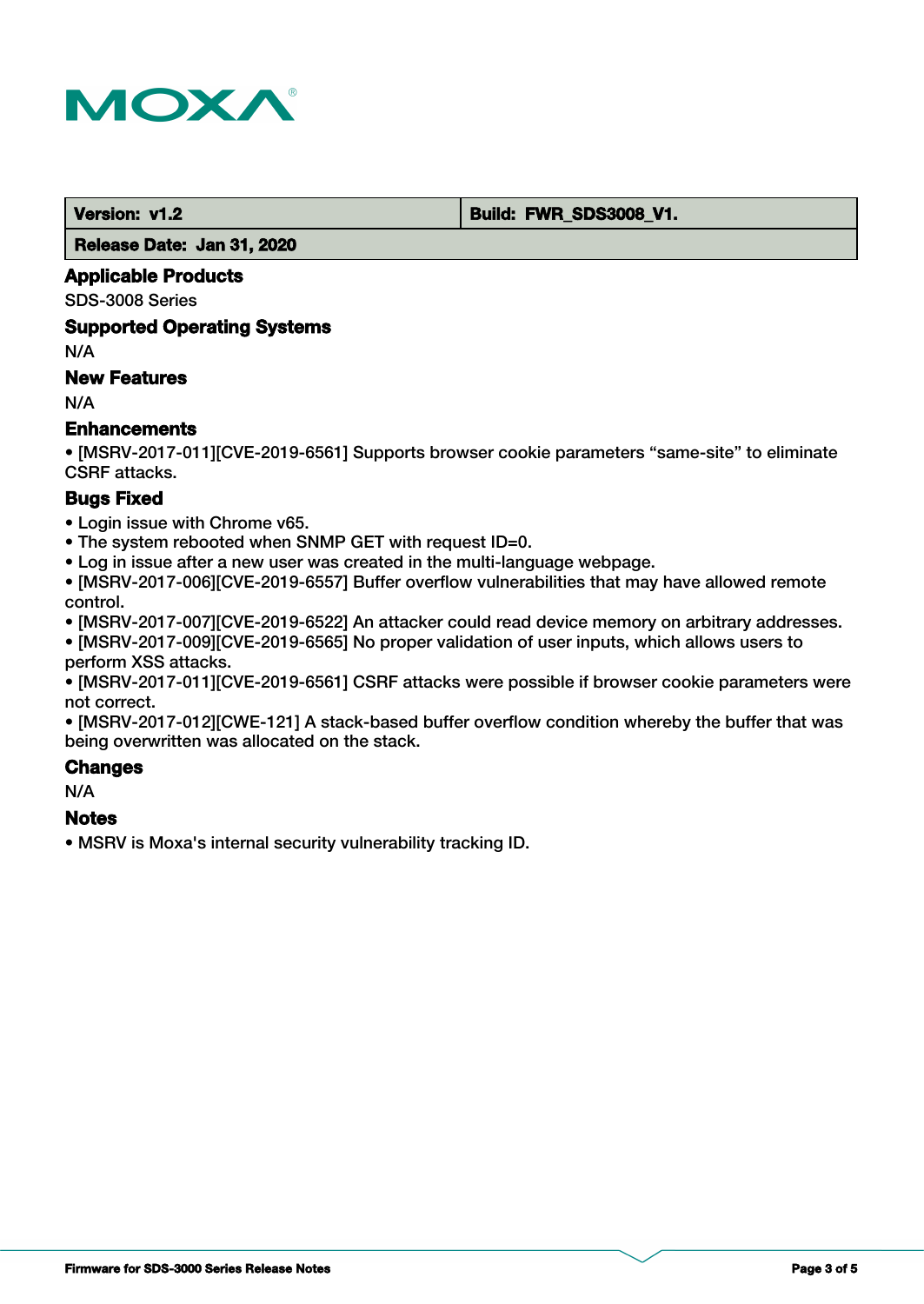

 **Version: v1.1 1.1 Build: Build: Build\_17060809** 

 **Release Date: Aug 03, 2017**

#### **Applicable Products**

SDS-3008, SDS-3008-T

## **Supported Operating Systems**

N/A

#### **New Features**

• Multi-language web GUI: English, Traditional Chinese, Simplified Chinese, Japanese, German, and French.

## **Enhancements**

• Optimize web page loading performance.

#### **Bugs Fixed**

N/A

#### **Changes**

N/A

#### **Notes**

N/A